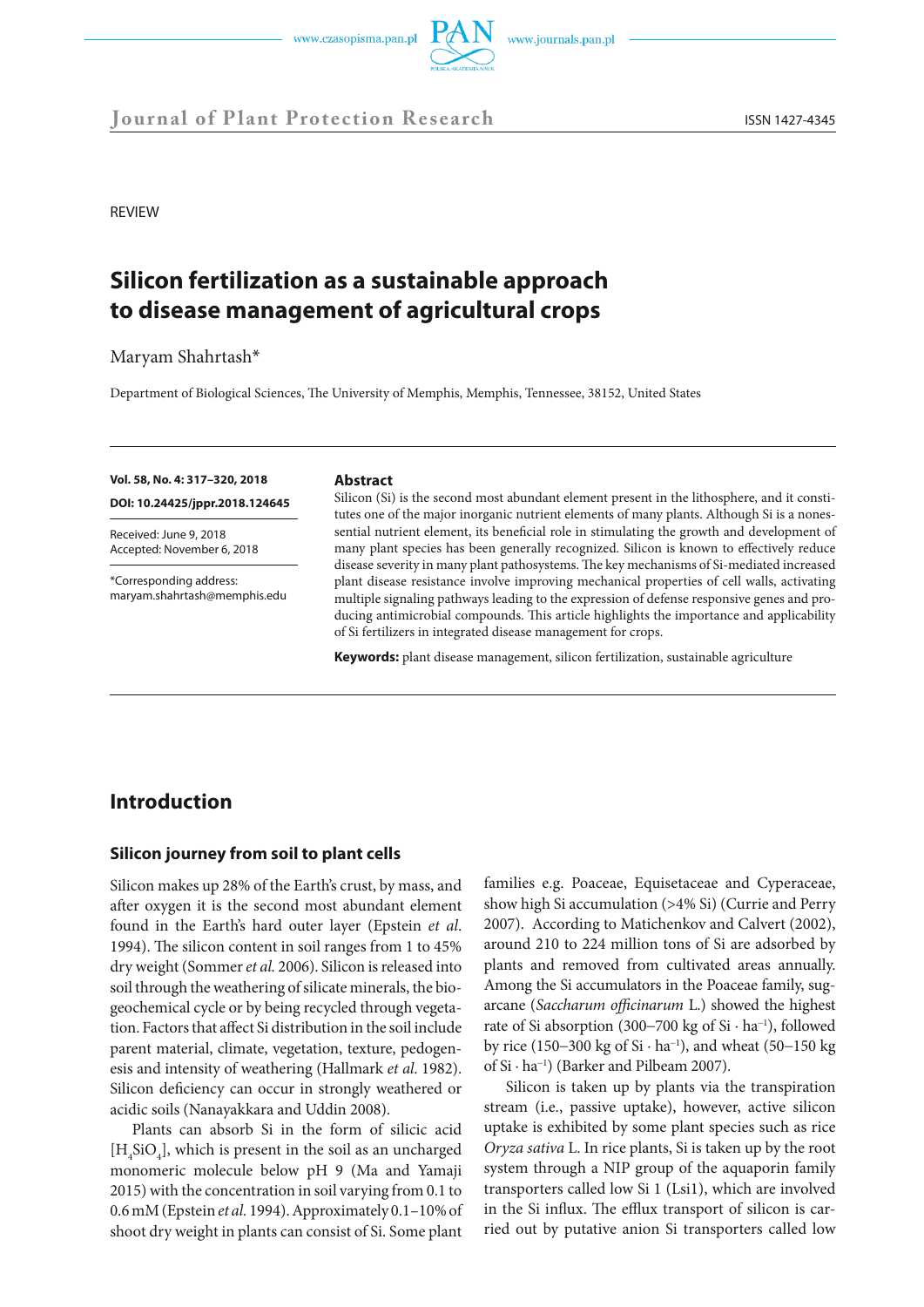www.czasopisma.pan.pl

Si 2 (Lsi2). The Lsi1 and Lsi2 are involved in passive and active transport of Si, respectively (Ma and Yamaji 2015). Homologous proteins to the Lsi1 channel proteins have been identified and characterized in other plants (Vatansever *et al*. 2017). The various capabilities of plant species in Si uptake can be associated with Si transporters that differ in their expression levels in the cells and localization in plant tissues (Chiba *et al*. 2009).

Following the uptake of monosilicic acid  $(H_4SiO_4)$ by the roots, Si is transported from the roots to the shoots. It is then deposited into plant cell walls, middle lamellae and intercellular spaces of cells and bracts in the form of amorphous silica gel  $(SiO_2 \cdot nH_2O)$  (Kim *et al*. 2002). The presence of Si in cell walls and its firm linkages with the cell wall matrix are revealed by inductively coupled plasma mass spectrometry (ICP-MS) and X-ray photoelectron spectroscopy (XPS), suggesting the crucial role of this nutrient element in maintaining cell integrity (He *et al.* 2013). Silicon polymerization occurs if the concentration of silicic acid exceeds 2 mM, leading to precipitation of amorphous silica particles called phytoliths (Ma and Yamaji 2006). It has been shown that soil Si application was consistently more effective than foliar treatments in plant Si uptake in wheat plants (Shahrtash 2017). This might be in the light of the fact that Si transporters (Lsi1 and Lsi2) are mainly expressed in the root system.

# **The role of silicone in plant resistance**

## **Silicon mode of action in plant cells**

A wealth of studies has shown that Si supplementation increases plant tolerance to biotic and abiotic stresses. Silicon has been shown to contribute to cell wall reinforcement through silicifying epidermal cell walls and acts as a physical barrier against fungal penetration. It has been suggested that Si enhances not only plant cell-wall rigidity but also cell wall elasticity during cell expansion.

Silicon mediated cell wall fortification is not the only mechanism involved in Si-mediated plant disease resistance. Several reports indicate that Si supplementation significantly decreased the level of malondialdehyde (MDA), an indicator of oxidative stress, in plant cells under biotic or abiotic stress (Mohsenzadeh *et al*. 2011). Cherif *et al*. (1994) indicated that less infection with *Pythium* spp. following Si treatment was due to higher activity of defense enzymes such as peroxidase (POD), β-1,3-glucanase, and chitinase in cucumber plants. Silicon application increased the accumulation of plant defense metabolites leading to Si-induced resistance which has similarities with systemic acquired resistance (SAR) (Fawe *et al*. 1998). The difference between known SAR and Si-induced resistance is the fact that following the withdrawal of the Si supplement, Si starts to polymerize in the cells and cannot play a role as an inducer of defense responses (Fauteux *et al*. 2005). However, SAR lasts for a longer period of time. Silicon treatment increased phytoalexins in cucumber (*Cucumis sativus* L.) plants infected by powdery mildew (*Podosphaera xanthii*, Castagne) (Fawe *et al*. 1998). Silicon may reduce disease severity through other modes of actions. Silicon supplementation increased the production of phenolic compounds and phytoalexins (Shetty *et al.* 2011). Wheat plants infected with *Blumeria graminis* DC f. sp. *tritici* showed papilla formation, production of callose and production of glycosilated phenolics following Si treatment (Bélanger *et al*. 2003). It was shown that Si induces resistance to rice brown spot by impairing the production of ethylene as the virulence factor of the fungus *Cochliobolus miyabeanus*, the causal agent of the rice brown spot disease (Van Bockhaven *et al*. 2015).

## **Most common silicon fertilizers**

Foliar and soil Si fertilizers are commercially available. The most common Si sources are calcium silicate materials which are the by-products of metallurgical smelting processes. They contain varying percentages of Si, have liming potential and positive effects on correcting soil acidity (Shahrtash 2017). Another commonly used Si fertilizer is wollastonite, which is a natural calcium silicate. Although silicate slags are cost-effective, they often contain only a small proportion of easily soluble Si compared to wollastonite. Torlon *et al*. (2016) observed that wollastonite was effective in reducing powdery mildew severity in pumpkin (*Cucurbita pepo* L.). Application of silicon fertilizers such as calcium silicate slag and wollastonite reduced gray leaf spot (*Magnaporthe oryzae* B.C. Couch) incidences and severity in perennial ryegrass (*Lolium perenne* L.) suggesting that the material may be considered in integrated management programs (Nanayakkara and Uddin 2008). It has been reported that Si soil amendments such as wollastonite and silicate slag (280 kg · ha<sup>−</sup><sup>1</sup> ) were consistently more effective than foliar application of Si (4,000 ml · ha<sup>−</sup><sup>1</sup> ) in reducing wheat leaf rust (*Puccinia triticina* Eriksson) disease development under tropical conditions (Shahrtash 2017). Scanning electron microscopy (SEM) images of silica body distribution at leaf epidermal regions of wheat plants treated with different Si fertilizers are shown in Figure 1. Each image shows the relative %Si at 400× magnification (A−D) The leaf %Si in control, wollastonite, slag, and foliarapplied silicon in wheat plants was 0.36%, 0.95%, 0.78% and 0.50%, respectively (Shahrtash 2017).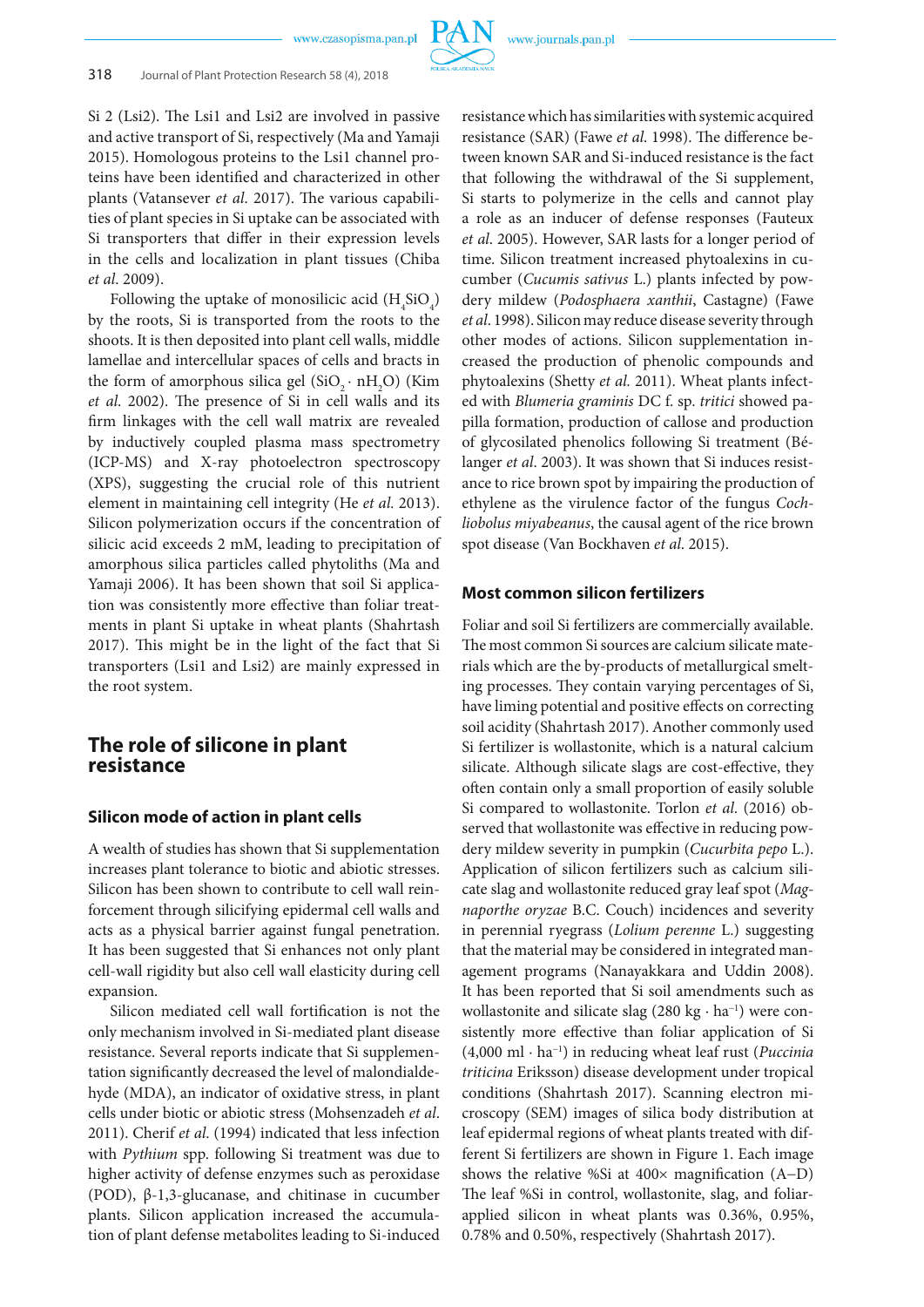www.czasopisma.pan.pl





Fig. 1. Scanning electron microscopy of wheat leaf epidermal cells at 400x magnification. Arrows indicate the zigzag margin of silicified cells distributed among epidermal cells. (A) control plants, (B) wollastonite treated plants, (C) slag treated plants, (D) plants with foliar application of silicon (Si)

# **Conclusions and future perspectives**

Plant diseases are considered to be major constraints in crop production and environmental health. Safety issues are among the biggest concerns in management practices using chemicals. Sustainable agricultural approaches focus on agronomic practices to improve production with minimal detrimental impact on the environment and on reducing chemical input. The beneficial effects of Si supplementation on plant growth, and plant resistance to pests and pathogens are widely accepted. A substantial number of studies reported the protective role of Si against plant fungal penetration through cell wall fortification and the triggering of induced systemic resistance (ISR) pathways. Since Si soil amendments exert priming in

plants, and there has not been any report of negative effects of their application on the environment, they can be considered as an eco-friendly and cost-effective strategy to improve crop health. In the context of foliar application of Si and improved disease resistance, although there has been no report confirming that the influx of Si is carried out through the epidermal transporters, the potential role of Si as signaling molecules to stimulate pathogen recognition receptors (PRRs) certainly needs to be investigated. In-depth molecular investigation on a wide variety of crops will be helpful to elucidate the minimum concentration of Si that can trigger defense responses in each crop. Also, future research needs to look at Si fertilizer application rates and how those rates change soil chemistry and fertility.